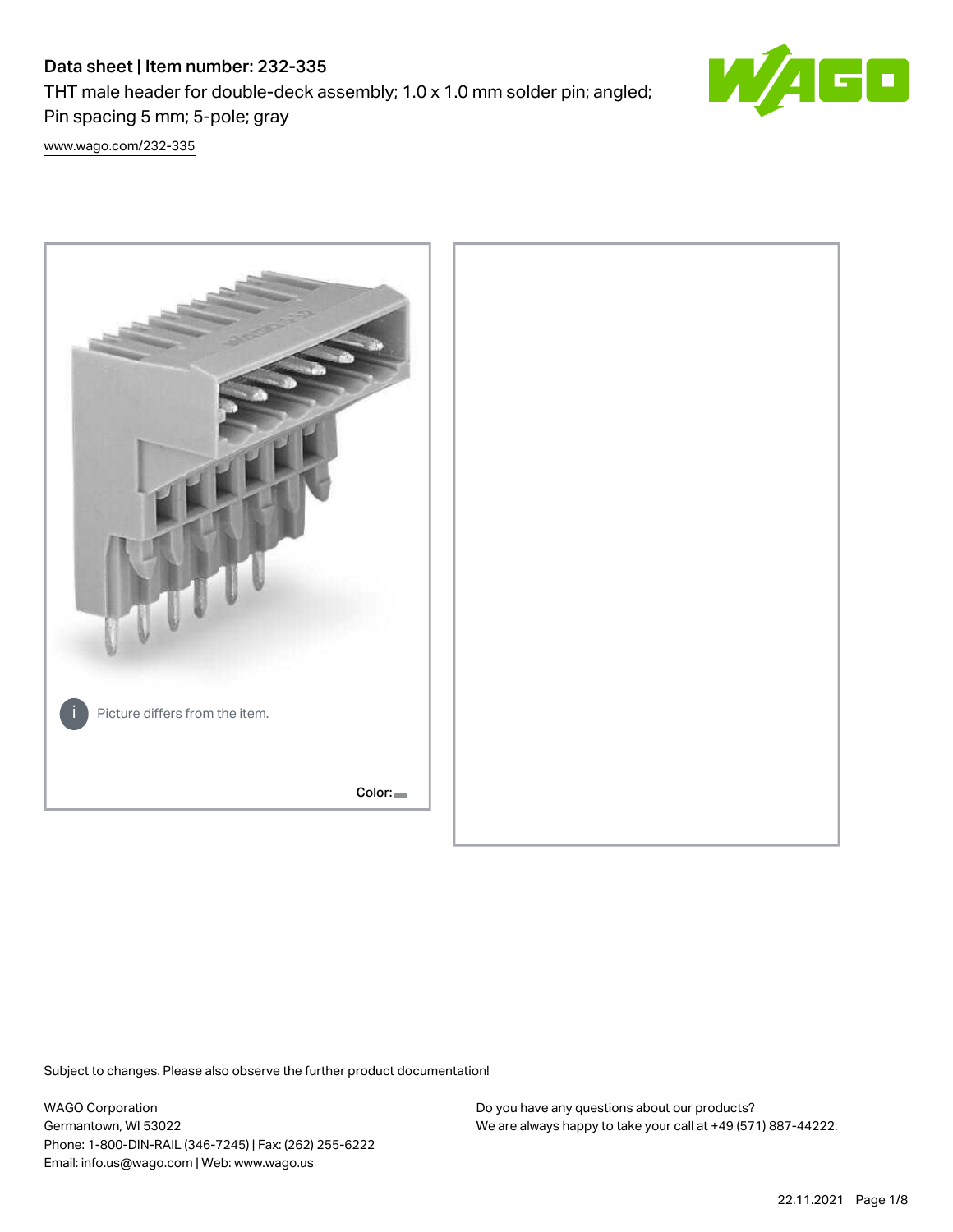

Dimensions in mm

Length = (pole no.  $-1$ ) x pin spacing + 8.2 mm

The solder pins of the "lower" male headers are in line.

The solder pins of the "lower" female headers are staggered by half a pin spacing.

#### Item description

- $\blacksquare$ Male headers for double-deck assembly provide high-density wiring for wire-to-board connections
- $\blacksquare$ Horizontal PCB mounting
- $\blacksquare$ Double-deck design allows male or female headers with angled solder pins to be placed on the lower deck
- $\blacksquare$ Coding option available

Subject to changes. Please also observe the further product documentation!

WAGO Corporation Germantown, WI 53022 Phone: 1-800-DIN-RAIL (346-7245) | Fax: (262) 255-6222 Email: info.us@wago.com | Web: www.wago.us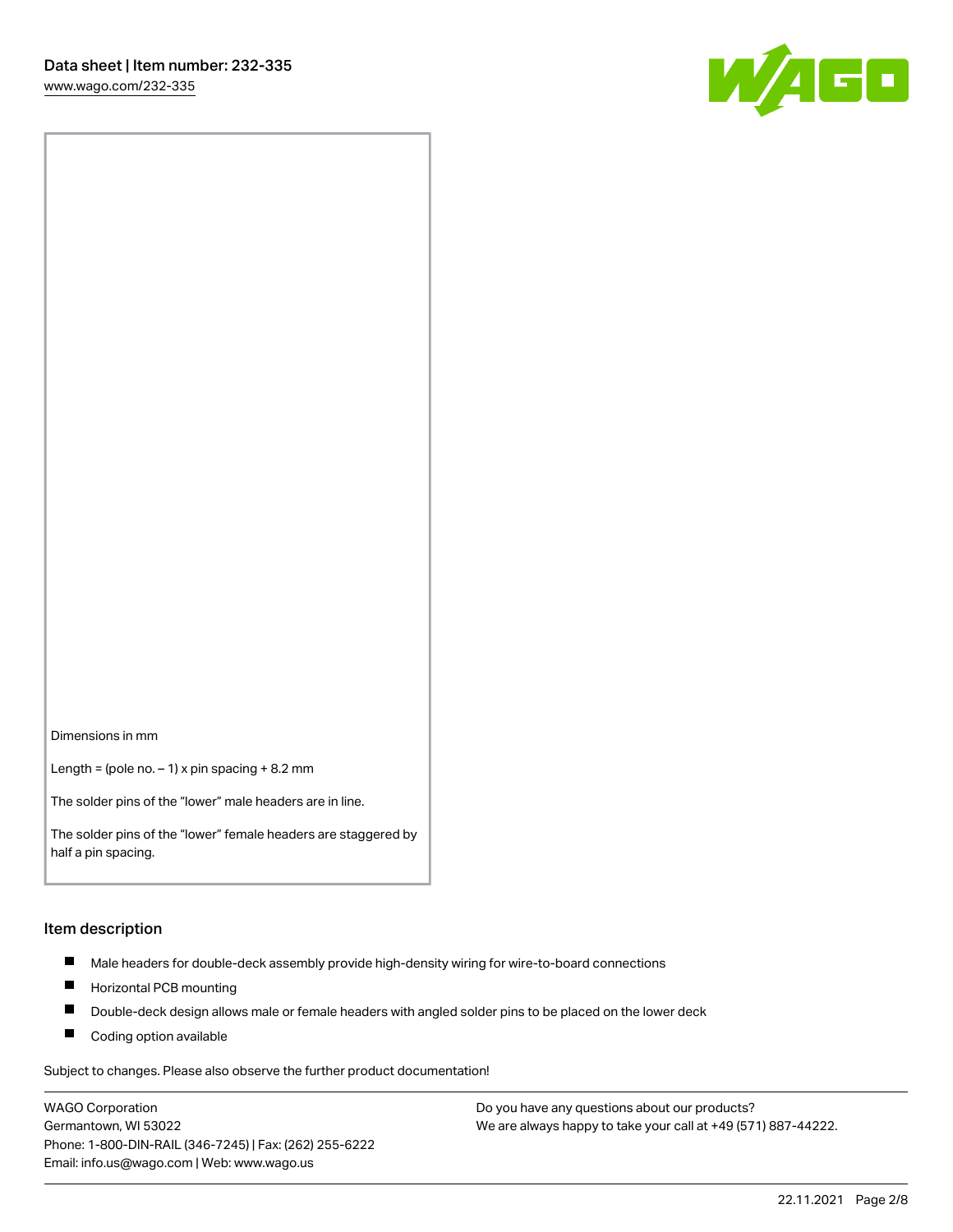

## Data Notes

| Safety information 1 | The MCS-MULTI CONNECTION SYSTEM includes connectors<br>without breaking capacity in accordance with DIN EN 61984. When<br>used as intended, these connectors must not be connected<br>/disconnected when live or under load. The circuit design should<br>ensure header pins, which can be touched, are not live when<br>unmated. |
|----------------------|-----------------------------------------------------------------------------------------------------------------------------------------------------------------------------------------------------------------------------------------------------------------------------------------------------------------------------------|
| Variants:            | Other pole numbers<br>Gold-plated or partially gold-plated contact surfaces<br>Other versions (or variants) can be requested from WAGO Sales or<br>configured at https://configurator.wago.com/                                                                                                                                   |

## Electrical data

## IEC Approvals

| Ratings per                 | IEC/EN 60664-1                                                        |
|-----------------------------|-----------------------------------------------------------------------|
| Rated voltage (III / 3)     | 320 V                                                                 |
| Rated surge voltage (III/3) | 4 <sub>k</sub> V                                                      |
| Rated voltage (III/2)       | 320 V                                                                 |
| Rated surge voltage (III/2) | 4 <sub>k</sub> V                                                      |
| Nominal voltage (II/2)      | 630 V                                                                 |
| Rated surge voltage (II/2)  | 4 <sub>k</sub> V                                                      |
| Rated current               | 12A                                                                   |
| Legend (ratings)            | $(III / 2)$ $\triangle$ Overvoltage category III / Pollution degree 2 |

# UL Approvals

| Approvals per                  | UL 1059 |
|--------------------------------|---------|
| Rated voltage UL (Use Group B) | 300 V   |
| Rated current UL (Use Group B) | 10 A    |
| Rated voltage UL (Use Group D) | 300 V   |
| Rated current UL (Use Group D) | 10 A    |

# Ratings per UL

| - 1977<br>Rated voltage UL | 600 V          |
|----------------------------|----------------|
| Rated current UL 1977      | $\sim$<br>IO A |

Subject to changes. Please also observe the further product documentation!

| <b>WAGO Corporation</b>                                | Do you have any questions about our products?                 |
|--------------------------------------------------------|---------------------------------------------------------------|
| Germantown, WI 53022                                   | We are always happy to take your call at +49 (571) 887-44222. |
| Phone: 1-800-DIN-RAIL (346-7245)   Fax: (262) 255-6222 |                                                               |
| Email: info.us@wago.com   Web: www.wago.us             |                                                               |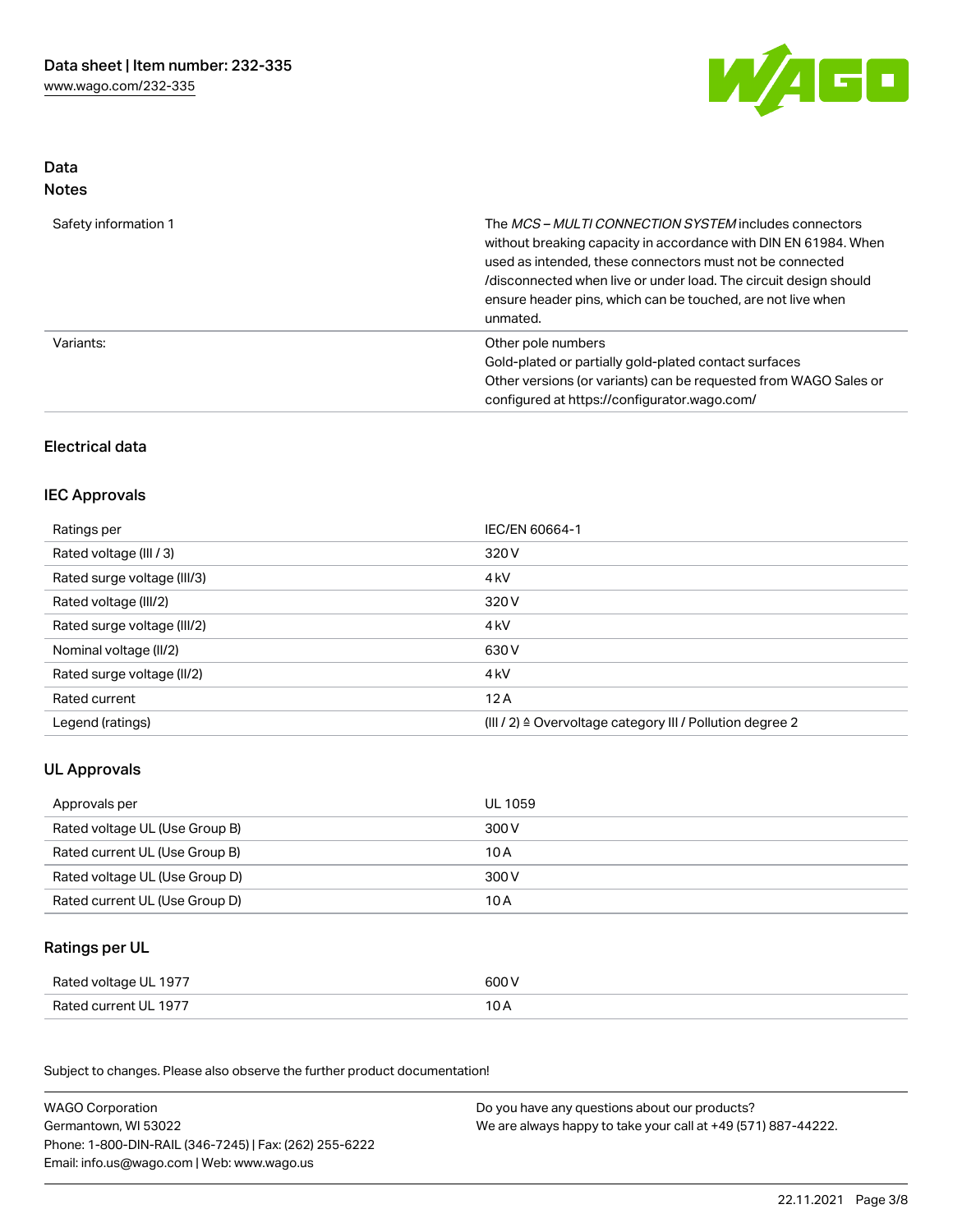# Data sheet | Item number: 232-335

[www.wago.com/232-335](http://www.wago.com/232-335)



## CSA Approvals

| Approvals per                   | CSA   |
|---------------------------------|-------|
| Rated voltage CSA (Use Group B) | 300 V |
| Rated current CSA (Use Group B) | 10 A  |
| Rated voltage CSA (Use Group D) | 300 V |
| Rated current CSA (Use Group D) | 10 A  |

# Connection data

| Total number of potentials |  |
|----------------------------|--|
| Number of connection types |  |
| Number of levels           |  |

#### Connection 1

| Number of poles |  |
|-----------------|--|
|-----------------|--|

# Physical data

| Pin spacing                          | 5 mm / 0.197 inch   |
|--------------------------------------|---------------------|
| Width                                | 28.2 mm / 1.11 inch |
| Height                               | 31 mm / 1.22 inch   |
| Height from the surface              | 26 mm / 1.024 inch  |
| Depth                                | 17 mm / 0.669 inch  |
| Solder pin length                    | $5 \,\mathrm{mm}$   |
| Solder pin dimensions                | $1 \times 1$ mm     |
| Drilled hole diameter with tolerance | $1.4$ $(+0.1)$ mm   |

## Plug-in connection

| Contact type (pluggable connector) | Male header |
|------------------------------------|-------------|
| Connector (connection type)        | for PCB     |
| Mismating protection               | No          |
| Mating direction to the PCB        | 0°          |
| Locking of plug-in connection      | Without     |

### PCB contact

| <b>PCB Contact</b>     | <b>THT</b>                               |
|------------------------|------------------------------------------|
| Solder pin arrangement | over the entire male connector (in-line) |

Subject to changes. Please also observe the further product documentation!

| <b>WAGO Corporation</b>                                | Do you have any questions about our products?                 |
|--------------------------------------------------------|---------------------------------------------------------------|
| Germantown, WI 53022                                   | We are always happy to take your call at +49 (571) 887-44222. |
| Phone: 1-800-DIN-RAIL (346-7245)   Fax: (262) 255-6222 |                                                               |
| Email: info.us@wago.com   Web: www.wago.us             |                                                               |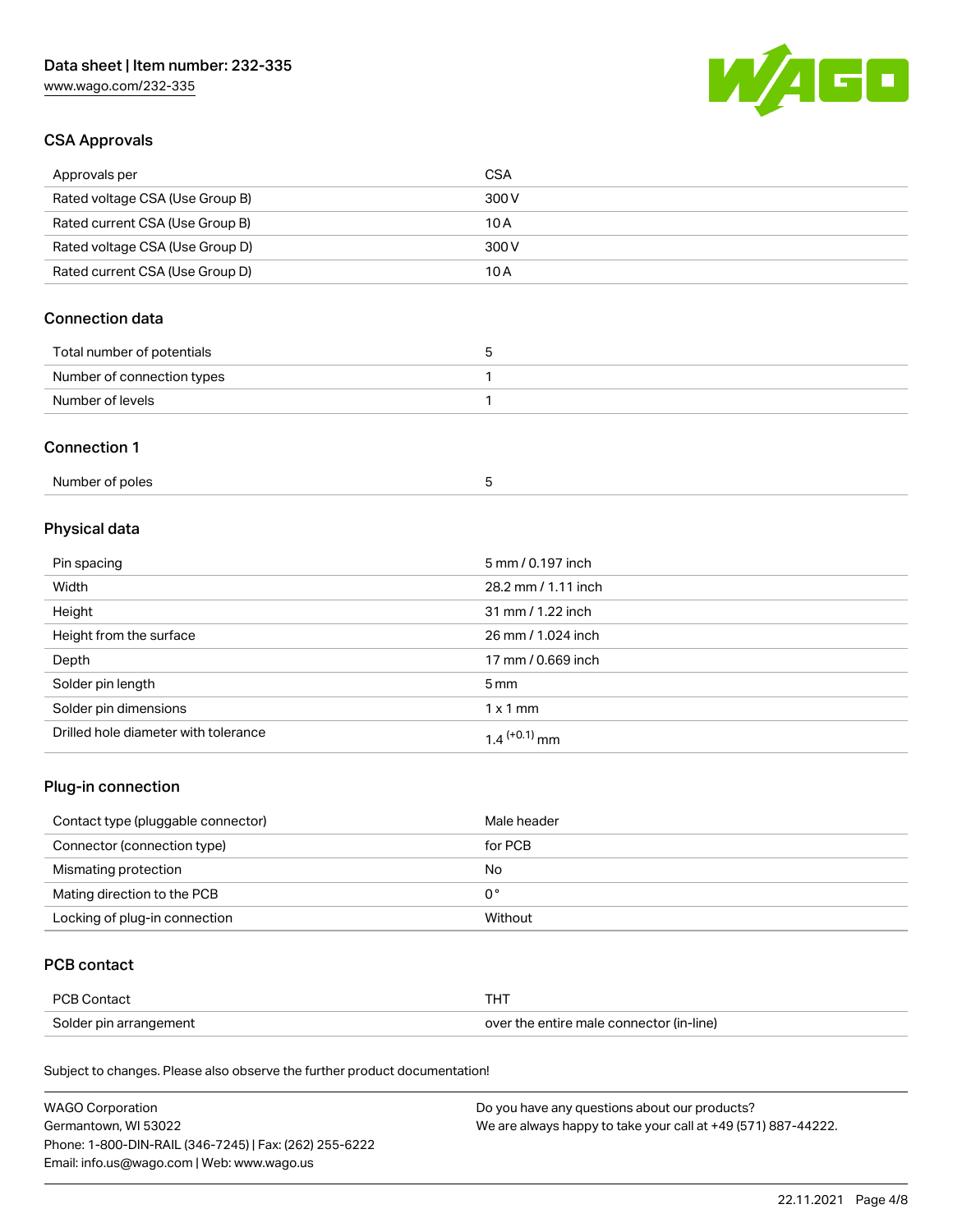[www.wago.com/232-335](http://www.wago.com/232-335)

Number of solder pins per potential 1



#### Material data

| Color                       | gray                                   |
|-----------------------------|----------------------------------------|
| Material group              |                                        |
| Insulation material         | Polyamide (PA66)                       |
| Flammability class per UL94 | V <sub>0</sub>                         |
| Contact material            | Electrolytic copper (E <sub>Cu</sub> ) |
| Contact plating             | tin-plated                             |
| Fire load                   | 0.087 MJ                               |
| Weight                      | 4.6 <sub>g</sub>                       |

### Environmental requirements

Limit temperature range  $-60... +100$  °C

### Commercial data

| Product Group         | 3 (Multi Conn. System) |
|-----------------------|------------------------|
| PU (SPU)              | 100 Stück              |
| Packaging type        | box                    |
| Country of origin     | PL                     |
| <b>GTIN</b>           | 4044918685467          |
| Customs tariff number | 8536694040             |

## Approvals / Certificates

#### Country specific Approvals

| Logo               | Approval                                            | <b>Additional Approval Text</b> | Certificate<br>name |
|--------------------|-----------------------------------------------------|---------------------------------|---------------------|
|                    | <b>CB</b><br><b>DEKRA Certification B.V.</b>        | IEC 61984                       | NL-39756            |
|                    | <b>CSA</b><br>DEKRA Certification B.V.              | C <sub>22.2</sub>               | 1466354             |
| EMA<br><b>NEUR</b> | <b>KEMA/KEUR</b><br><b>DEKRA Certification B.V.</b> | EN 61984                        | 2190761.01          |

Subject to changes. Please also observe the further product documentation!

| <b>WAGO Corporation</b>                                | Do you have any questions about our products?                 |
|--------------------------------------------------------|---------------------------------------------------------------|
| Germantown, WI 53022                                   | We are always happy to take your call at +49 (571) 887-44222. |
| Phone: 1-800-DIN-RAIL (346-7245)   Fax: (262) 255-6222 |                                                               |
| Email: info.us@wago.com   Web: www.wago.us             |                                                               |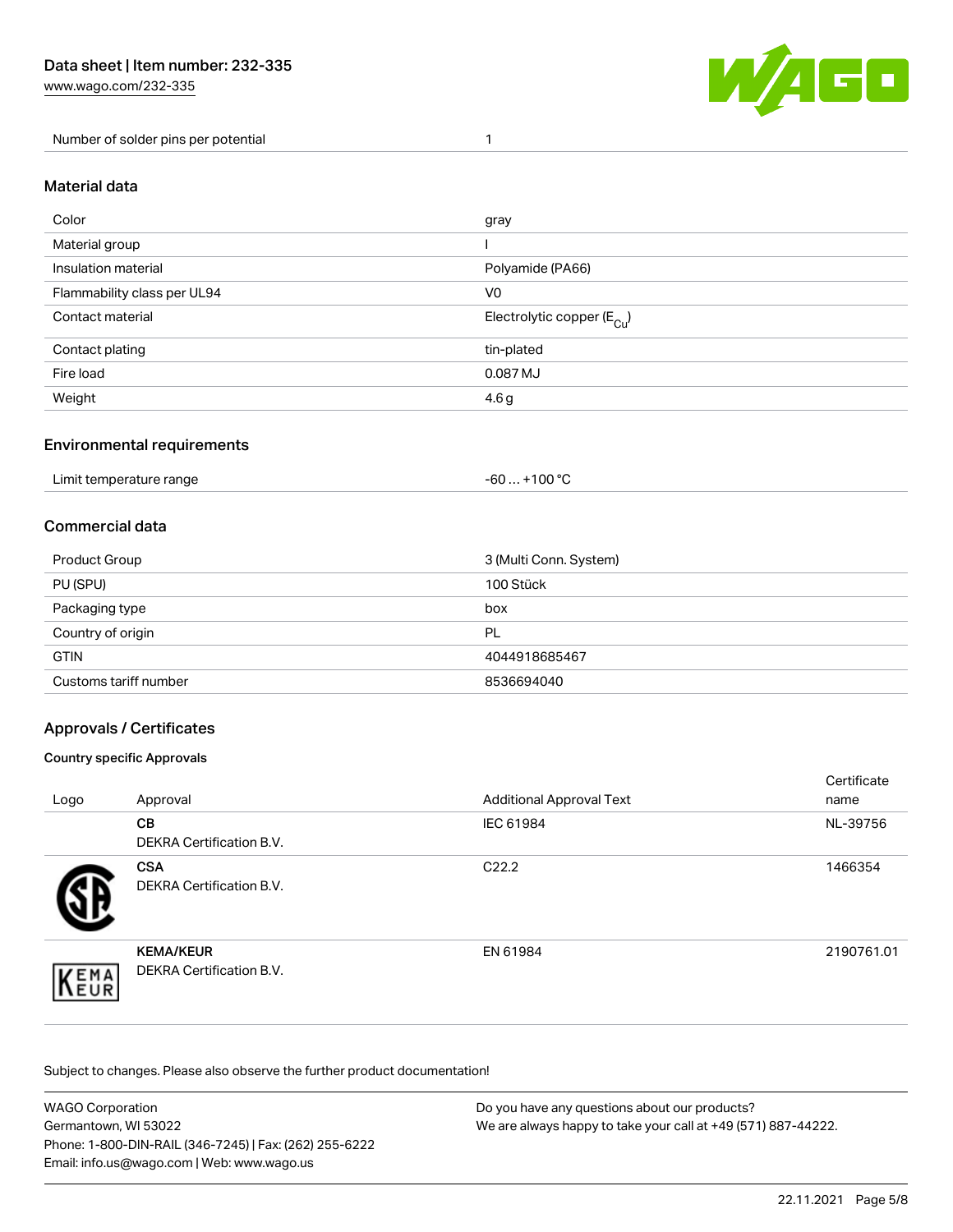

#### Ship Approvals

| Logo                        | Approval                                                                                 | <b>Additional Approval Text</b> | Certificate<br>name                 |
|-----------------------------|------------------------------------------------------------------------------------------|---------------------------------|-------------------------------------|
|                             | <b>ABS</b><br>American Bureau of Shipping                                                |                                 | $19 -$<br>HG15869876-<br><b>PDA</b> |
|                             | <b>DNV GL</b><br>Det Norske Veritas, Germanischer Lloyd                                  | $\overline{\phantom{a}}$        | TAE000016Z                          |
|                             | LR<br>Lloyds Register                                                                    | IEC 61984                       | 96/20035 (E5)                       |
| <b>UL-Approvals</b>         |                                                                                          |                                 |                                     |
| Logo                        | Approval                                                                                 | <b>Additional Approval Text</b> | Certificate<br>name                 |
|                             | UL<br>Underwriters Laboratories Inc.                                                     | <b>UL 1059</b>                  | E45172                              |
|                             | <b>UR</b><br>Underwriters Laboratories Inc.                                              | <b>UL 1977</b>                  | E45171                              |
| Counterpart                 | Item no.231-105/026-000                                                                  |                                 |                                     |
|                             | Female plug; 5-pole; 12 AWG max; pin spacing 5 mm; 1 conductor per pole; gray            |                                 | www.wago.com/231-105/026-000        |
| <b>Optional accessories</b> |                                                                                          |                                 |                                     |
| Coding                      |                                                                                          |                                 |                                     |
| Coding                      |                                                                                          |                                 |                                     |
|                             | Item no.: 231-160<br>Coding pin; for coding lower male headers; push-in type; light gray |                                 | www.wago.com/231-160                |
|                             | Item no.: 231-129<br>Coding key; snap-on type; light gray                                |                                 | www.wago.com/231-129                |
|                             |                                                                                          |                                 |                                     |

Subject to changes. Please also observe the further product documentation!

WAGO Corporation Germantown, WI 53022 Phone: 1-800-DIN-RAIL (346-7245) | Fax: (262) 255-6222 Email: info.us@wago.com | Web: www.wago.us Do you have any questions about our products? We are always happy to take your call at +49 (571) 887-44222.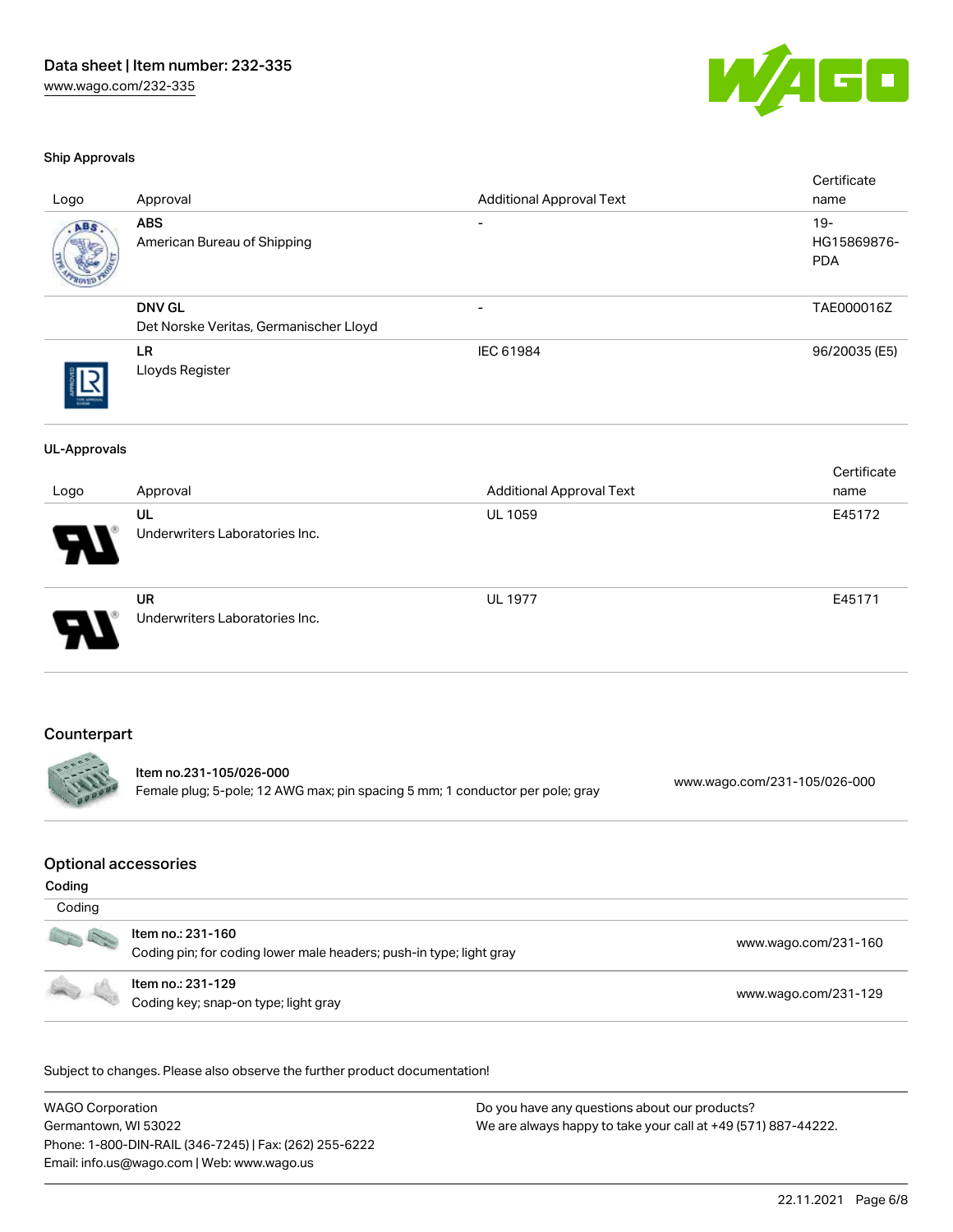## Downloads Documentation



| <b>Additional Information</b><br>Technical explanations                                                                                                                | 2019 Apr 3 | pdf<br>2.0 MB | Download |
|------------------------------------------------------------------------------------------------------------------------------------------------------------------------|------------|---------------|----------|
| <b>CAD files</b>                                                                                                                                                       |            |               |          |
| CAD data                                                                                                                                                               |            |               |          |
| 2D/3D Models 232-335                                                                                                                                                   |            | <b>URL</b>    | Download |
| <b>PCB Design</b>                                                                                                                                                      |            |               |          |
| Symbol and Footprint 232-335                                                                                                                                           |            | URL           | Download |
| CAx data for your PCB design, consisting of "schematic symbols and PCB footprints",<br>allow easy integration of the WAGO component into your development environment. |            |               |          |
| Supported formats:                                                                                                                                                     |            |               |          |
| ш<br>Accel EDA 14 & 15                                                                                                                                                 |            |               |          |
| ш<br>Altium 6 to current version                                                                                                                                       |            |               |          |
| Cadence Allegro                                                                                                                                                        |            |               |          |
| ш<br>DesignSpark                                                                                                                                                       |            |               |          |
| ш<br>Eagle Libraries                                                                                                                                                   |            |               |          |
| KiCad                                                                                                                                                                  |            |               |          |
| $\blacksquare$<br>Mentor Graphics BoardStation                                                                                                                         |            |               |          |
| ш<br>Mentor Graphics Design Architect                                                                                                                                  |            |               |          |
| Mentor Graphics Design Expedition 99 and 2000                                                                                                                          |            |               |          |
| $\blacksquare$<br>OrCAD 9.X PCB and Capture                                                                                                                            |            |               |          |
| ш<br>PADS PowerPCB 3, 3.5, 4.X, and 5.X                                                                                                                                |            |               |          |
| Ш<br>PADS PowerPCB and PowerLogic 3.0                                                                                                                                  |            |               |          |
| $\blacksquare$<br>PCAD 2000, 2001, 2002, 2004, and 2006                                                                                                                |            |               |          |
| ш<br>Pulsonix 8.5 or newer                                                                                                                                             |            |               |          |
| <b>STL</b><br>Ш                                                                                                                                                        |            |               |          |
| 3D STEP                                                                                                                                                                |            |               |          |
| TARGET 3001!                                                                                                                                                           |            |               |          |
| ш<br>View Logic ViewDraw                                                                                                                                               |            |               |          |
| ш<br>Quadcept                                                                                                                                                          |            |               |          |
| Zuken CadStar 3 and 4                                                                                                                                                  |            |               |          |

WAGO Corporation Germantown, WI 53022 Phone: 1-800-DIN-RAIL (346-7245) | Fax: (262) 255-6222 Email: info.us@wago.com | Web: www.wago.us